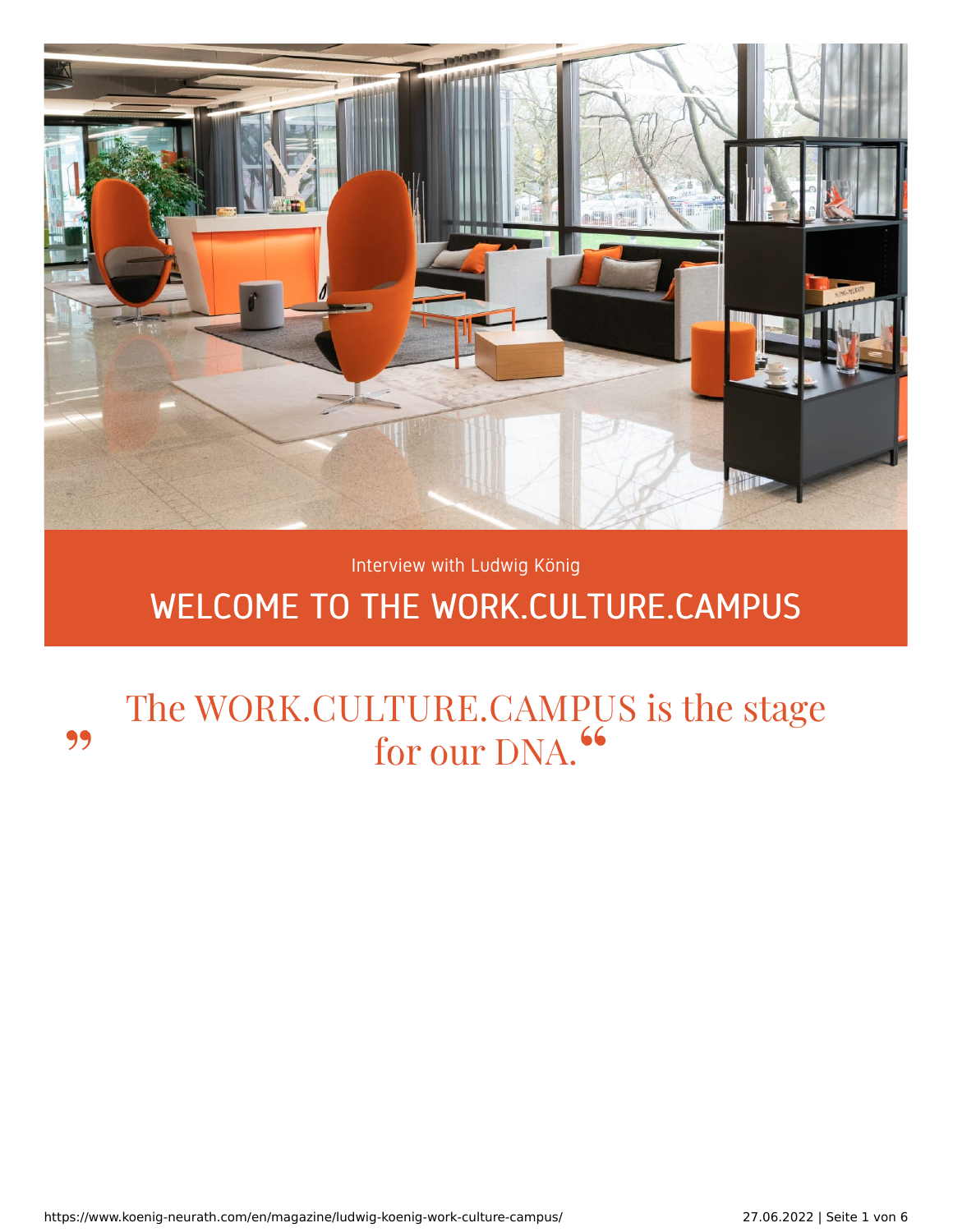

Mr König, the rebuilding of our showroom in Karben is finished, which sets the stage for people to come and visit the new WORK.CULTURE.CAMPUS. How do you feel about that?

It's a great feeling! With the WORK.CULTURE.CAMPUS we finally have an opportunity to apply the same strategy for brand positioning as we've been using for years to promote products and working environments within projects. It makes us proud that we are at last able to communicate convincingly what König + Neurath stands for. Our own employees, dealers and customers are resoundingly impressed.

We've created a very special first impression with the modern, contemporary reception area. It's incredibly rewarding to escort customers past reception and take them over the bridge into the showroom. Welcoming visitors like this in the WORK.CULTURE.CAMPUS is a new and wonderful dimension. And it's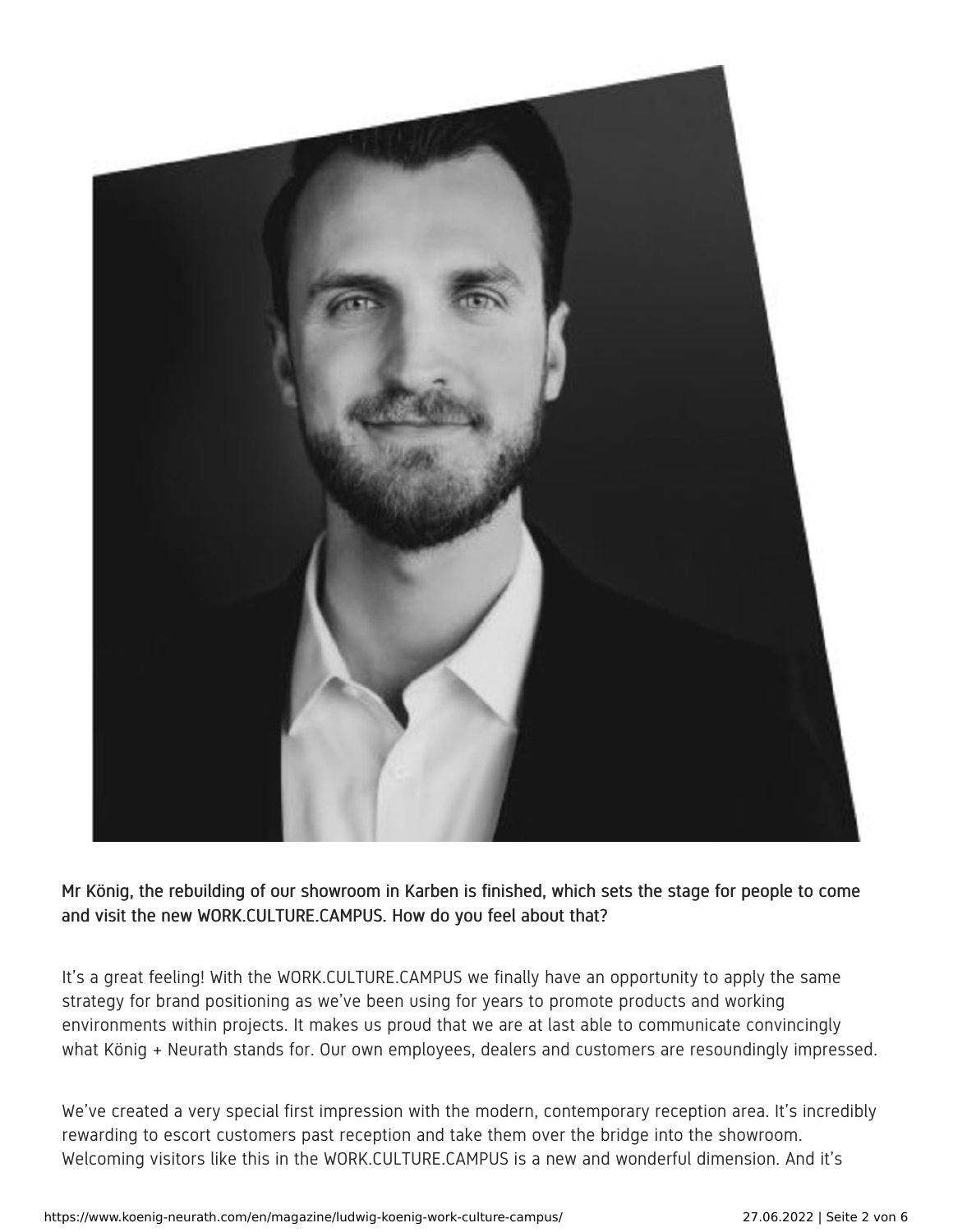fantastic to see how our specialists – but also employees who don't do this every day – present the different areas impressively and passionately. It's a completely new way of interacting. I'm so proud of this – both as a colleague and also as a senior partner.

## WORK.CULTURE.CAMPUS – what does the name tell us about this place? And how did you arrive at the name?

Work Culture is our central theme. The term "Campus" conveys additional aspects: knowledge, dialogue, communication, analysis of the different forms and environments associated with the workplace, design metaphors. These are the aspects we use to influence work cultures. They are reflected in the strategic, future-oriented approach of the campus.

## What's the fundamental idea behind the campus?

We'd like to embrace customers' needs, wow them and inspire them – using emotion, personality, product, form, colour, language and the exciting combination of diverse themes. At the heart are the people, our employees, all from different specialist backgrounds. They are parts of the whole, the WORK.CULTURE.CAMPUS is their stage.

We used to have individual products on show. These days we display integrated solutions in our showroom. And we place these solutions within an overarching context. On the first floor we look at working environments. But we aren't primarily talking about the product, the salient theme is emotion and sensitivity. We're aiming to ask the right questions to provoke a response.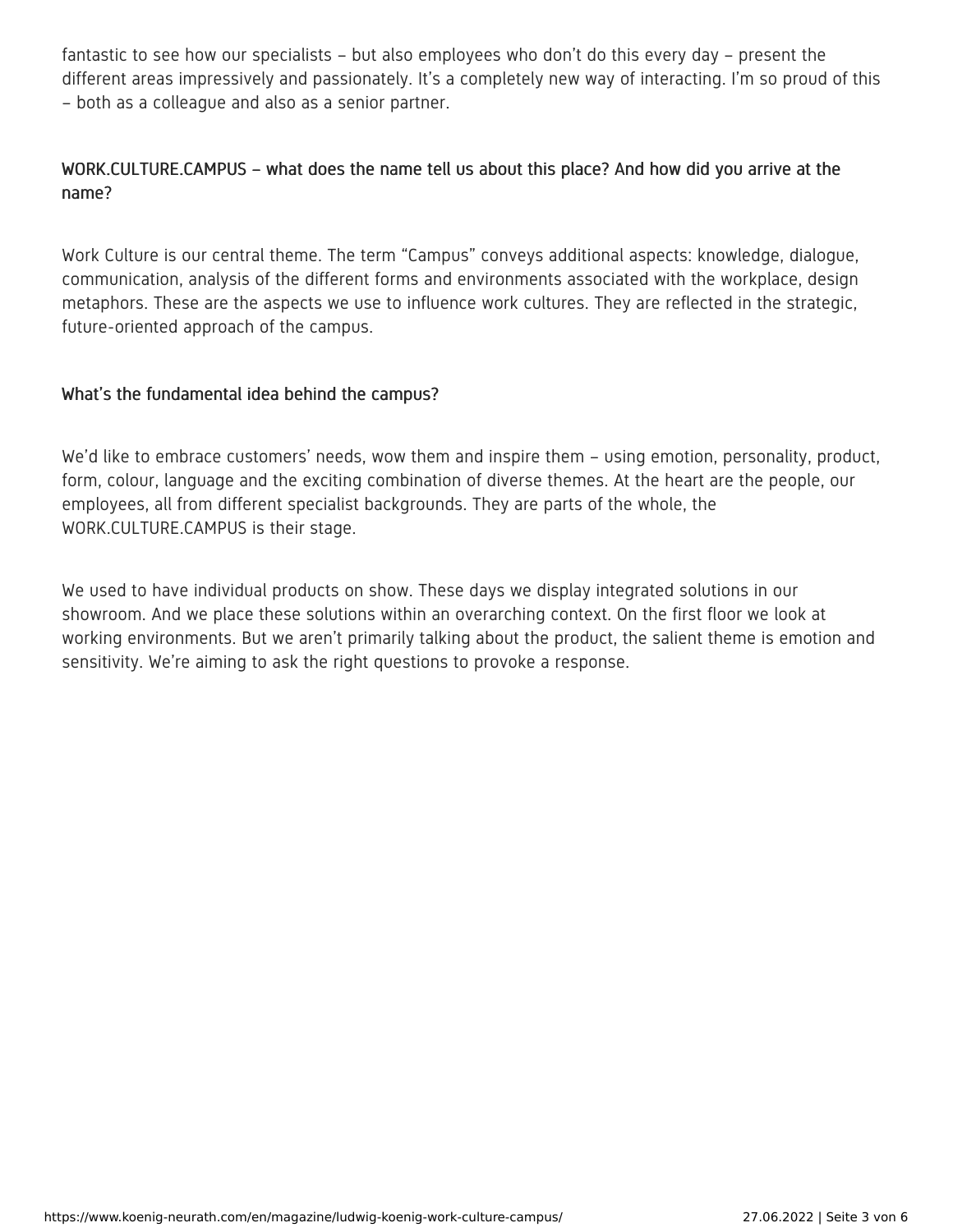![](_page_3_Picture_0.jpeg)

#### What do you hope to achieve with the WORK.CULTURE.CAMPUS?

It's about the big picture, the context within which our customers move. We'd like to demonstrate that our solutions can be used flexibly, in a variety of contexts and for diverse requirements. So we display products in different functional and creative capacities in inspirational work settings. The result is an interesting effect. Visitors can spot the individual products but they might be in another design idiom, an alternative configuration, on castors, with a different leg frame variant, as a desk or a bench workstation. They appreciate that we have product families that can be used for diverse applications and configured by the user.

#### What other themes and areas are there to discover?

In the lower area of the showroom we look at details. We talk about our products, which we define through colour, materials and forms. This goes some way towards supporting the need to select a product based on these aspects.

We also address various other focuses, such as the logistics concept but also the matter of customisation. Other themed areas include our [history](https://www.koenig-neurath.com/en/about-us/history), [sustainability](https://www.koenig-neurath.com/en/about-us/sustainability) and our [WORK.CULTURE.MAP](https://workculturemap.koenig-neurath.com/en/home). Another thing we highlight is that in future we will increasingly see software solutions for our hardware. That's my idea of future-oriented working – the unbeatable combination of software and hardware.

Apart from the showroom, what other features does the brand experience in Karben have?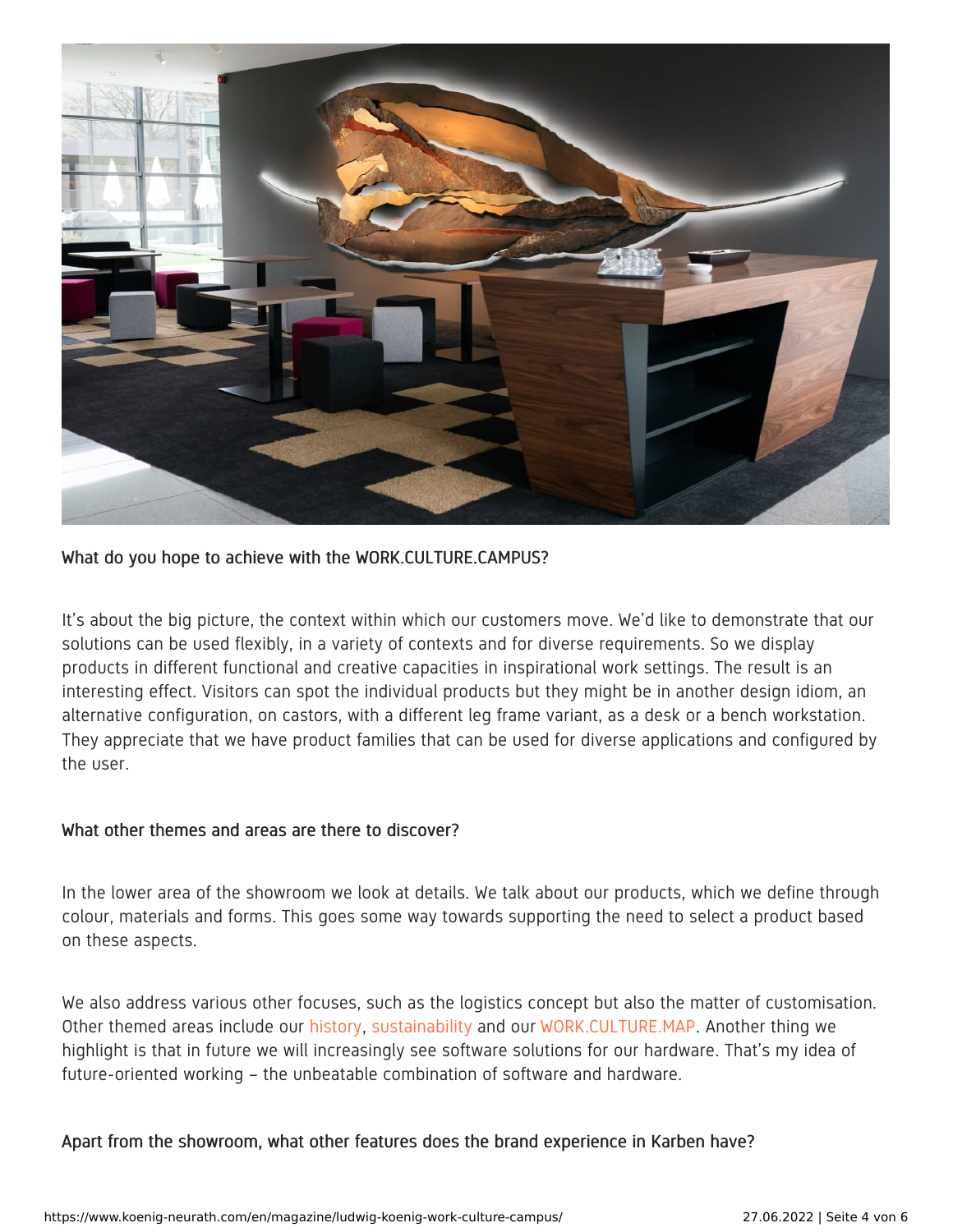We're using the WORK.CULTURE.CAMPUS to promote some of our other products and services with added value for the benefit of customers with further to travel. For instance we've got our own box at Eintracht Frankfurt, of which we're very proud. We invite our customers there for presentations – and ideally to a match as well.

Customers can also experience our production facility first-hand, with a guided factory tour – from steel coil and [unprocessed](https://www.koenig-neurath.com/en/about-us/production) chipboard to the finished product. Production with vertical integration is historically at the heart of König + Neurath – a heartbeat that continues to this day.

Our brand experience also includes hospitality. We're great hosts, and we know how to feed our guests.

#### What effect do you hope to achieve with the new design?

It's a milestone for us. We want to thrill our guests with the presentation over an area of 2,800 square metres, extending over the bridge and including the showroom area on the first floor and ground floor. Of course effect also equates to sales, that's our livelihood at the end of the day. But the most important effect is and always will be the enthusiasm and passion that's clearly apparent where the WORK.CULTURE.CAMPUS is concerned. We are showcasing ourselves and our DNA – it's personal, authentic, premium quality. We're a force to be reckoned with.

![](_page_4_Picture_5.jpeg)

How can dealers specifically benefit from the WORK.CULTURE.CAMPUS?